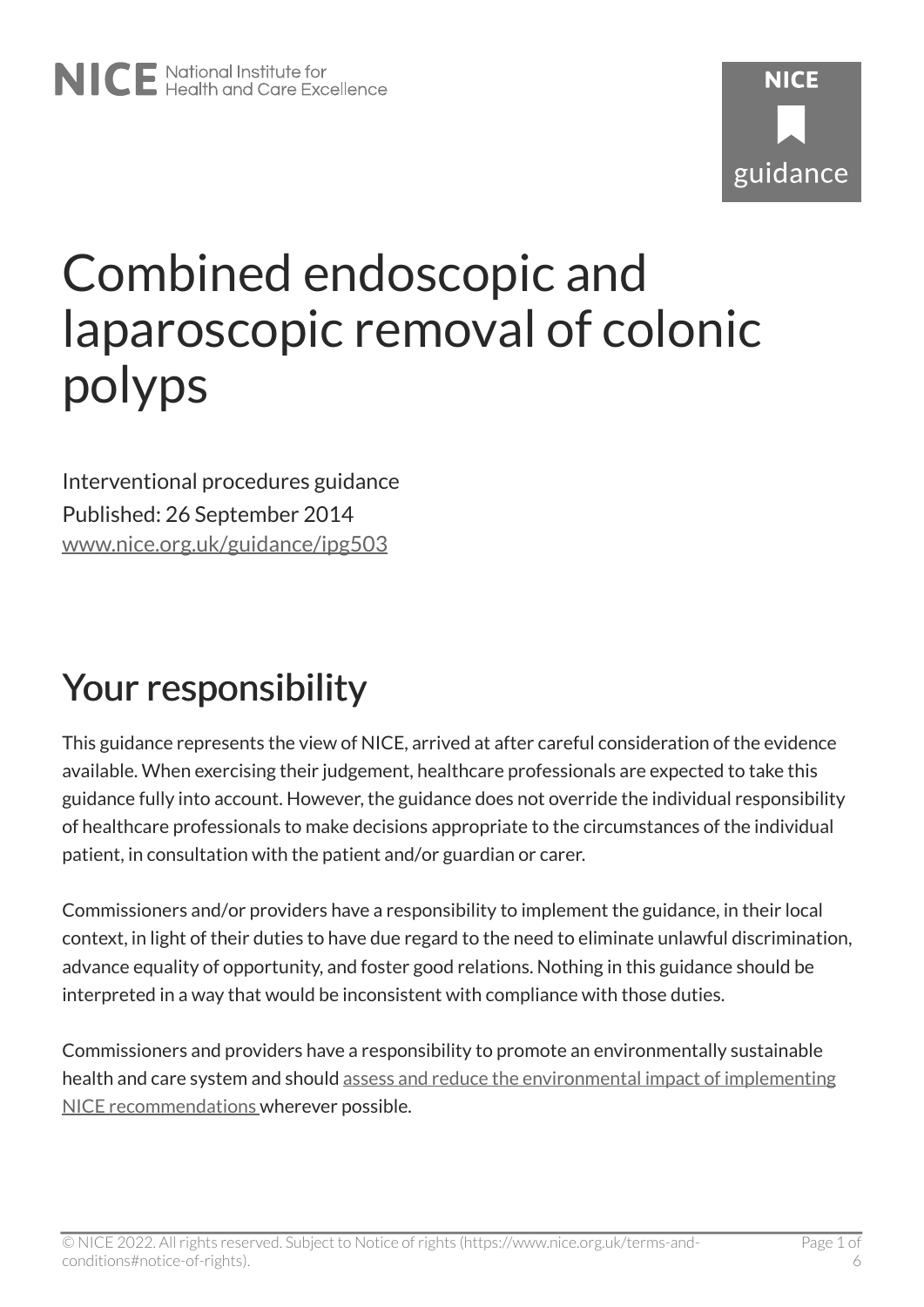#### 1 Recommendations

- 1.1 Current evidence on the safety and efficacy of combined endoscopic and laparoscopic removal of colonic polyps is adequate. Therefore this procedure may be used with normal arrangements for clinical governance, consent and audit.
- 1.2 This procedure should be done only by teams experienced in laparoscopic colonic surgery and complex interventional endoscopy.

#### 2 Indications and current treatments

- 2.1 Colonic polyps are mucosal lesions that project into the lumen of the large bowel. Most colonic polyps cause no symptoms but they may cause rectal bleeding, mucus in stools, abdominal pain and rarely diarrhoea or constipation. If left untreated, there is a small risk (approximately 1 in 10) that polyps may develop into bowel cancer after several years.
- 2.2 Colonic polyps are usually removed by endoscopic snaring. Polyps that cannot be removed endoscopically are typically large, broad-based, or situated in anatomically inaccessible areas (such as behind mucosal folds) where attempted endoscopic removal could result in bowel perforation. Polyps that are unsuitable for endoscopic removal need open or laparoscopic bowel resection.

## 3 The procedure

- 3.1 Combined endoscopic and laparoscopic removal of colonic polyps is used to excise polyps that are unsuitable or high-risk for endoscopic removal, without the need for open surgery or segmental laparoscopic resection. The procedure aims to provide enhanced visualisation and enable the colon to be manoeuvred and controlled during resection of the polyp.
- 3.2 The procedure is done with the patient under general anaesthesia. The position of the polyp is noted by making intraluminal and extraluminal marks around the polyp using endoscopic coagulation and laparoscopic diathermy respectively. Alternatively, the location of the polyp can be marked using endoscopic tattooing. Sutures are placed laparoscopically (extraluminally) at the marked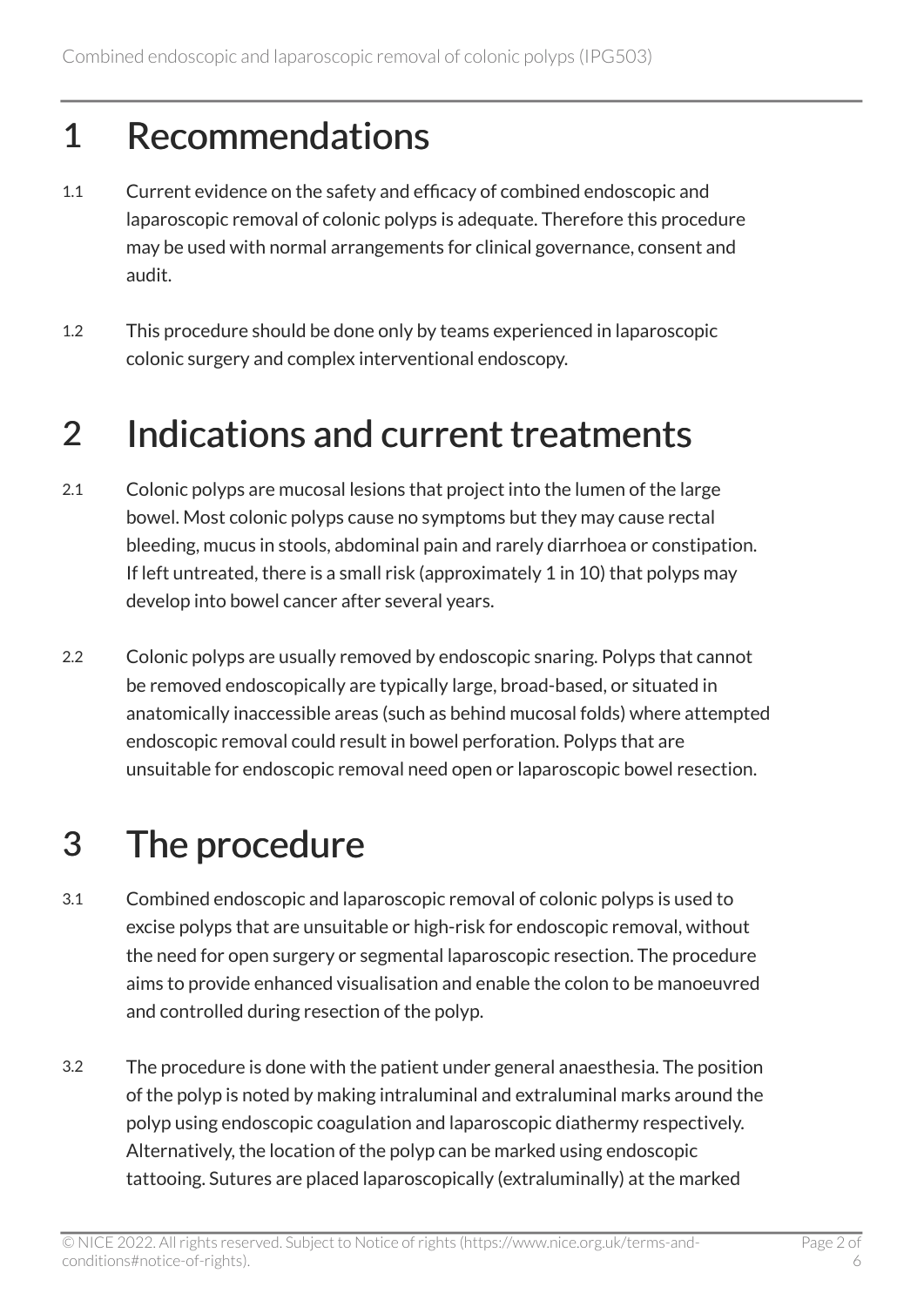sites around the polyp. The sutures are then drawn together to invert a fold, containing the polyp, into the colonic lumen. The inversion site is then laparoscopically oversewn and the protruding tissue, including the polyp, is removed endoscopically. Alternatively, a wedge excision of the marked polyp is done laparoscopically and the polyp retrieved and removed from one of the laparoscopic port sites. It is then sent for histopathological examination.

# 4 Efficacy

This section describes efficacy outcomes from the published literature that the Committee considered as part of the evidence about this procedure. For more detailed information on the evidence, see the [interventional procedure overview](http://www.nice.org.uk/Guidance/IPG503/evidence).

- 4.1 In a non-randomised comparative study of 123 patients treated by laparoscopic-assisted endoscopic polypectomy (n=25), endoscopic mucosal resection (n=30) or laparoscopic colectomy (n=68) successful removal of polyps was reported in 76%, 77% and 100% of patients respectively. In a case series of 30 patients treated by laparoscopic-assisted endoscopic polypectomy successful removal of polyps was reported in 73% (22/30) of patients. In these patients, all resection margins were clear. In a case series of 23 patients treated either by laparoscopic-assisted endoscopic polypectomy or endoscopy-assisted laparoscopic wedge resection successful removal of polyps was reported in 87% (20/23) of patients.
- 4.2 In a case series of 146 patients treated by various combined endoscopic and laparoscopic approaches (including laparoscopic-assisted endoscopic polypectomy [n=8], endoscopy-assisted wedge resection [n=72], endoscopy-assisted transluminal resection [n=40] and endoscopy-assisted segmental resection [n=26]) 1 recurrence of a tubulovillous adenoma was reported at mean follow-up of 2.9 years.
- 4.3 In a case series of 176 patients treated by laparoscopic-monitored endoscopic polypectomy no recurrence of resected polyps was observed at median follow-up of 65 months.
- 4.4 The specialist advisers listed key efficacy outcomes as complete polyp excision allowing for complete pathological assessment, recurrence, reduced morbidity compared against standard laparoscopic resection or traditional surgery,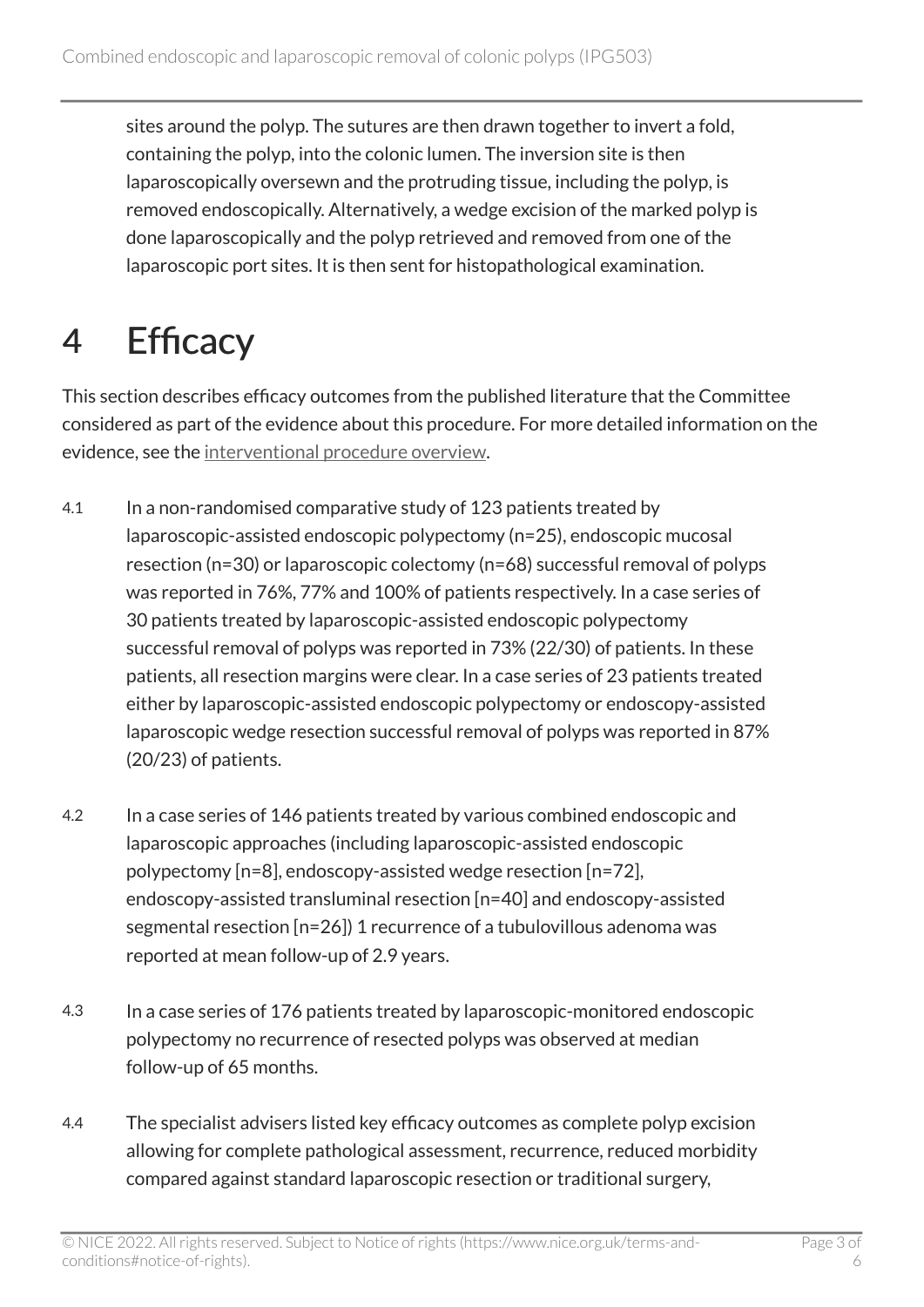avoidance of major laparoscopic resection and maintenance of bowel function.

## 5 Safety

This section describes safety outcomes from the published literature that the Committee considered as part of the evidence about this procedure. For more detailed information on the evidence, see the [interventional procedure overview](http://www.nice.org.uk/Guidance/IPG503/evidence).

- 5.1 Conversion to open surgery was needed in 5% (7/146) of patients in a case series of 146 patients treated by various combined endoscopic and laparoscopic approaches (including laparoscopic-assisted endoscopic polypectomy [n=8], endoscopy-assisted wedge resection [n=72], endoscopy-assisted transluminal resection [n=40] and endoscopy-assisted segmental resection [n=26]). The reasons for conversion to open surgery were 3 incidents of suspected malignant tumours, 1 bowel perforation, 2 difficult closures of the resection site and 1 incomplete resection of a polyp.
- 5.2 Conversion to a 'formal resection' was needed in 2% (4/176) of patients in a case series of 176 patients treated by laparoscopic-monitored endoscopic polypectomy, because of failure of the combined approach: the authors did not state whether formal resection was performed laparoscopically or by open surgery.
- 5.3 Wound infections were observed in 10% (14/146) of patients in the case series of 146 patients treated by various combined endoscopic and laparoscopic approaches. In the same study, intra-abdominal abscesses were reported in 3% (4/146) of patients: CT-guided drainage of abscesses was needed in 3 patients and 1 patient needed reoperation.
- 5.4 Postoperative bleeding, which resolved with conservative treatment, was reported in 3% (1/30) of patients in a case series of 30 patients treated by laparoscopic-assisted endoscopic polypectomy: details of treatment were not provided. In the same study, urinary retention was observed in 7% (2/30) of patients.
- 5.5 Atelectasis was reported in 5% (9/176) of patients in a case series of 176 patients treated by laparoscopic-monitored endoscopic polypectomy (time of occurrence not reported). In the same study, seroma was observed in 2% (3/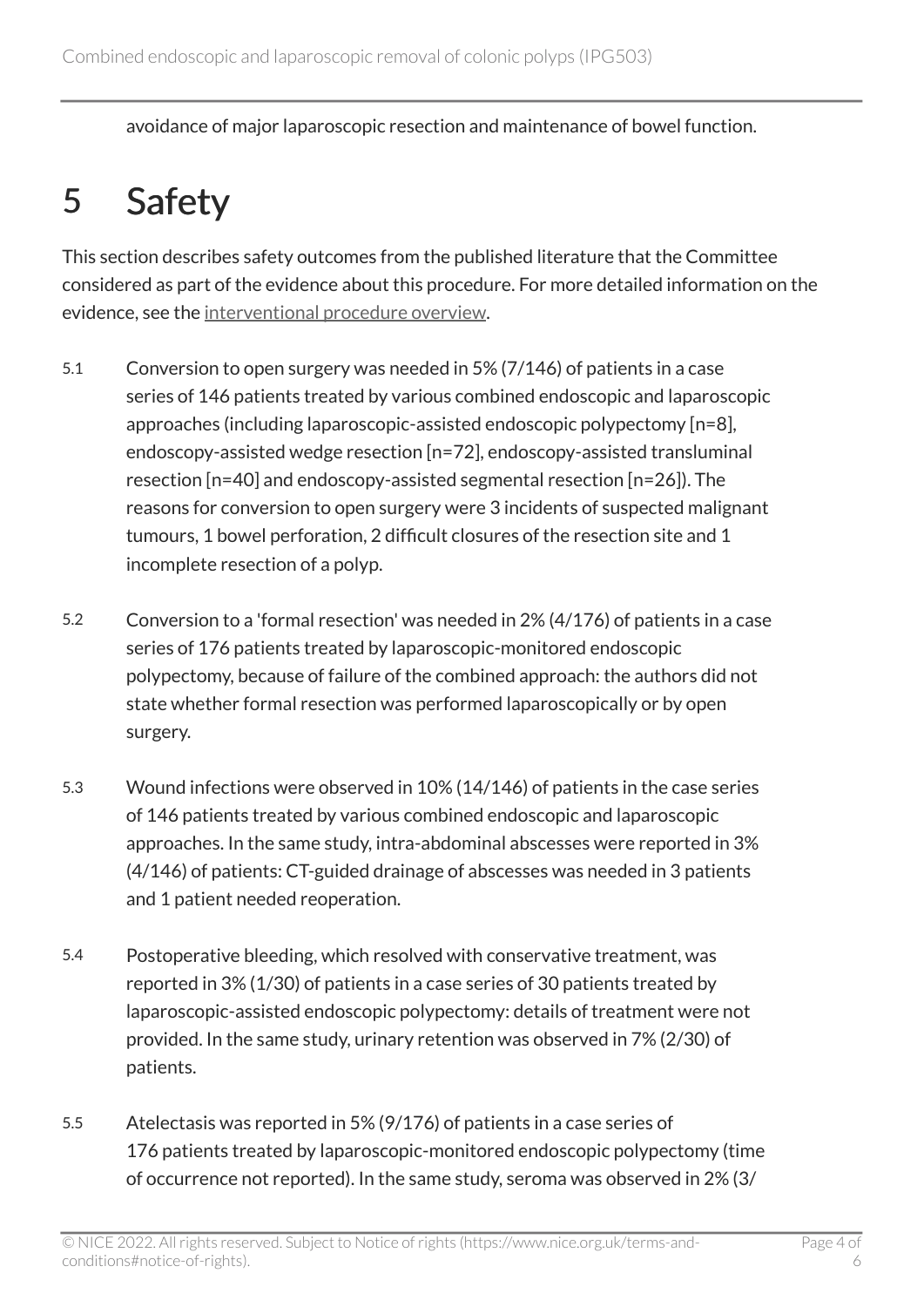176) of patients and ileus was observed in 2% (4/176) of patients.

5.6 Specialist advisers stated that inflammatory responses to tattoo ink in adjacent tissues, difficulty with laparoscopy because of gross colonic distension from colonoscopy and bleeding after polypectomy were anecdotal adverse events. Specialist advisers listed theoretical adverse events as incomplete resection, bleeding that may be difficult to control intraluminally, bowel perforation, anastomotic leak, faecal contamination, infection, missed malignancy, tumour spillage and loss of colonic circumference rendering simple closure difficult or impossible.

#### 6 Committee comments

6.1 The Committee noted that the literature included a range of procedures involving various combinations of endoscopic and laparoscopic techniques for removing colonic polyps. It was advised that these represented a sequence of possible interventions for colonic polyps.

## 7 Further information

7.1 For related NICE guidance see the [NICE website.](https://www.nice.org.uk/)

#### Information for patients

NICE has produced [information on this procedure for patients and carers](http://www.nice.org.uk/guidance/IPG503/InformationForPublic). It explains the nature of the procedure and the guidance issued by NICE, and has been written with patient consent in mind.

ISBN: 978-1-4731-0742-7

## Endorsing organisation

This guidance has been endorsed by [Healthcare Improvement Scotland.](http://www.healthcareimprovementscotland.org/)